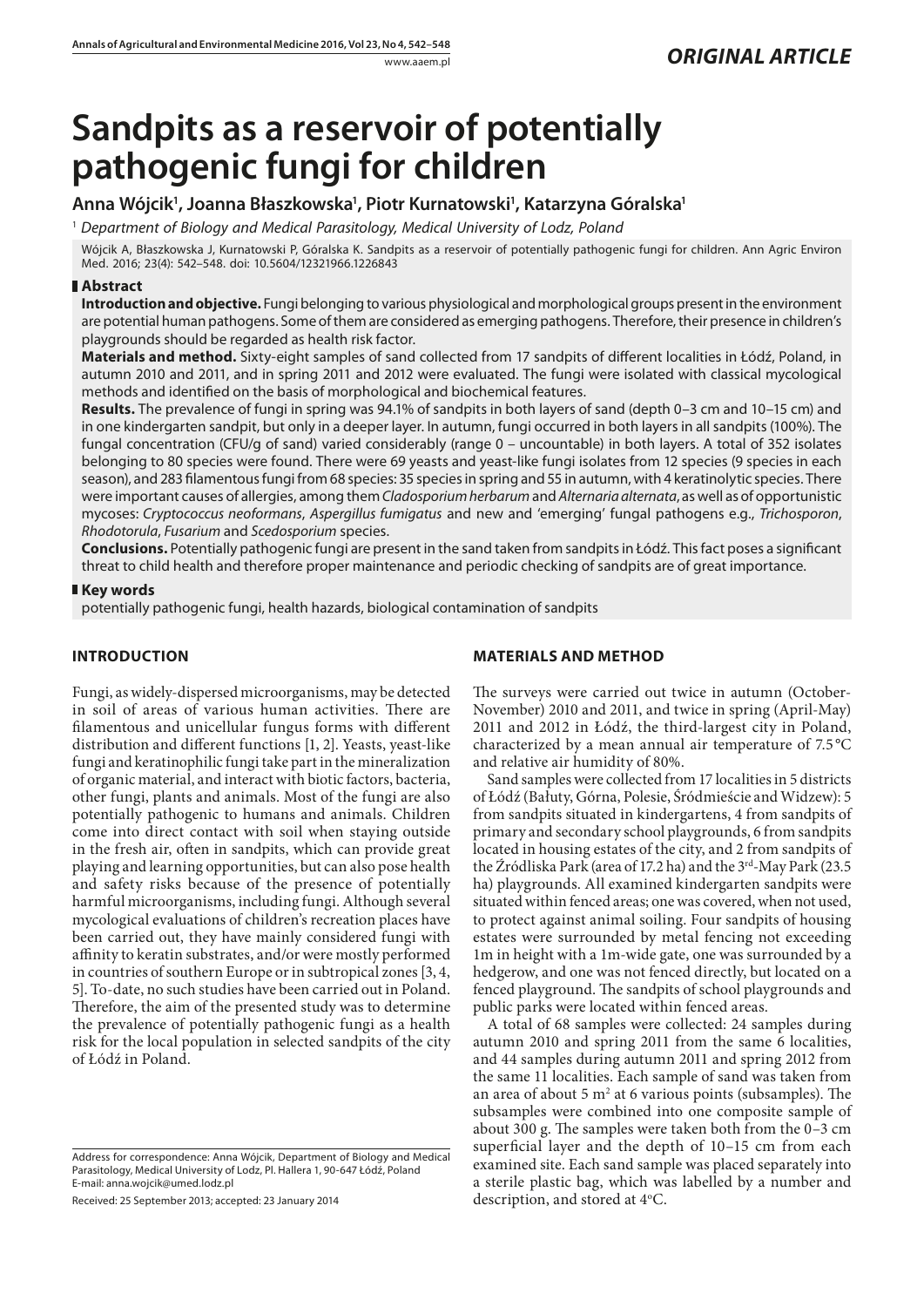Anna Wójcik, Joanna Błaszkowska, Piotr Kurnatowski, Katarzyna Góralska . Sandpits as a reservoir of potentially pathogenic fungi for children

**Isolation and identification of fungi.** Isolation and identification of the fungi were performed as described in a previous study [6]. Fungal colonies grown in the Dichloran Rose Bengal Chloramphenicol (DRBC) Agar (Merck) were counted after 5 days of incubation, checked under a microscope and transferred onto Sabouraud Dextrose Agar to obtain the axenic cultural growth, and also onto Potato Dextrose Agar in the case of filamentous fungi. Mycological identification was based on both macroscopic and microscopic (using lactophenol blue staining) morphological observations, using identification atlases, as well as, for yeast-like fungi, on biochemical features [6, 7]. For keratinophilic fungi, the hair baiting technique of Vanbreuseghem was used. Approximately 50 g of each sand sample was placed into a sterile Petri dish, baited with sterilized 1–2 cm long strands of human child hair and moistened with 5–10 cm3 sterile distilled water. The plates were incubated for up to 6 weeks in the dark, at room temperature, with weekly examination for mycelium development and/or macroconidia formation. Fragments of colonized hair were inoculated onto Sabouraud Dextrose Agar with cyclohexamide and chloramphenicol for morphological evaluation and identification of culture using standard procedures [7].

**Statistical methods.** The data was analysed using STATISTICA v.10.0 software. Mean values of parameters were compared between seasons and depth layers using ANOVA. Values of p≤0.05 were considered statistically significant.

The mycological analysis of sand collected from 17 sandpits in Łódź revealed the presence of fungi in all of them (Tab. 1). In spring, in 16 sandpits (94.1%), fungi were found in both layers of sand and in one sandpit located in kindergarten area only in deeper layer. In autumn, fungi occurred in both layers in all sandpits (100%). Considering the number of colonyforming units (CFU) per g of sand in spring, the mean value for the superficial layer was 463.9 CFU/g (range 0–1440), and in the deeper layer, the range was of 0 – uncountable. In the autumn's evaluations, the mean values were 2233.4 and 2485.8 CFU/g (ranges 330–7980 and 201–14560 for the 2 depths, respectively). There was no statistically significant difference between the mean values for autumn (p>0.5) and for mean values for the depth of 0–3 cm during the 2 seasons  $(p>0.9)$ .

The presence of yeasts and yeast-like fungi was noted in all sandpits, but in spring only in 13 (76.5%) and in autumn in 16 (94.1%) out of 17 evaluated (Tab. 1). In several cases, the fungi were present only in one of the evaluated layers: in spring, only in the surface layer in 2 sandpits, only in the deeper layer in 4, and in both layers in 7 (41.2%) sandpits; in autumn, only in the surface layer in 4, only in deeper in 3, and in both in 9 (52.9%). The mean values of CFU/g of sand were: in spring  $-21.2$  for the superficial layer (range  $0-87$ ), the mean value for the deeper layer was not calculated for uncountable growth in one sample (range  $0-\infty$ ); in autumn – 72.6 for the superficial layer (range 0–293), and 53.7 for the deeper layer (range 0–193). There were no statistically significant differences in the mean values (p>0.6).

**RESULTS**

A part of the results concerning yeasts and yeast-like fungi in sandpits evaluated in autumn 2010 and spring 2011 were published subsequently (2013) [6].

A total of 352 isolates belonging to 80 species were found: in spring 137 isolates from 44 species, and in autumn 215 from 64 species. There were 69 yeasts and yeast-like fungi isolates from 12 species (9 species in each season) and 283 filamentous fungi from 68 species: 35 species in spring and 55 in autumn (Tab. 2, Tab. 3). The total number of identified

**Table 1.** Total number of fungi (CFU/g of sand) and species number in samples from sandpits in Łódź

| Sandpit localization<br>(no. of sites sampled) | Depth/ season |                 | Mean number of fungi x102 CFU/g of examined sand samples<br>(range) |            |                             | Mean isolate number of species recognized<br>(range) |          |                             |             |  |  |
|------------------------------------------------|---------------|-----------------|---------------------------------------------------------------------|------------|-----------------------------|------------------------------------------------------|----------|-----------------------------|-------------|--|--|
|                                                |               |                 | Total                                                               |            | Yeasts and yeast-like fungi |                                                      | Total    | Yeasts and yeast-like fungi |             |  |  |
|                                                |               | Α               | B                                                                   | A          | B                           | A                                                    | B        | A                           | B           |  |  |
| Kindergartens<br>(5)                           | spring        | 465.2           | $\ast$                                                              | 28.0       | $\ast$                      | 2.60                                                 | 2.40     | 0.80                        | 1.00        |  |  |
|                                                |               | $(0-1406)$      | $(60 - \infty)$                                                     | $(0-60)$   | $(0-\infty)$                | $(0-4)$                                              | $(1-5)$  | $(0-2)$                     | $(0-2)$     |  |  |
|                                                | autumn        | 1316.8          | 4052.6                                                              | 37.4       | 36.0                        | 4.8                                                  | 4.8      | 1.00                        | 0.80        |  |  |
|                                                |               | $(333-2720)$    | $(206 - 14560)$                                                     | $(0-67)$   | $(0-80)$                    | $(2-9)$                                              | $(4-7)$  | $(0-2)$                     | $(0-1)$     |  |  |
| Schools<br>(4)                                 | spring        | 220.4           | 798.0                                                               | 28.3       | 42.3                        | 4.75                                                 | 4.25     | 0.75                        | 1.75        |  |  |
|                                                |               | $(70 - 605)$    | $(68-1940)$                                                         | $(0 - 73)$ | $(20-60)$                   | $(2-7)$                                              | $(1-8)$  | $(0-2)$                     | $(1-3)$     |  |  |
|                                                | autumn        | 3373.3          | 317.8                                                               | 18.0       | 18.4                        | 6.75                                                 | 6.5      | 0.75                        | 0.75        |  |  |
|                                                |               | $(526 - 7980)$  | $(201 - 2040)$                                                      | $(0 - 66)$ | $(0-53)$                    | $(3-12)$                                             | $(3-11)$ | $(0-2)$                     | $(0-2)$     |  |  |
|                                                | spring        | 745.0           | 623.0                                                               | 3.5        | $\mathbf 0$                 | 6.00                                                 | 4.00     | 0.5                         | $\mathbf 0$ |  |  |
| Parks                                          |               | $(330-1160)$    | $(366 - 880)$                                                       | $(0-7)$    | (0)                         | $(5-7)$                                              | (4)      | $(0-1)$                     | (0)         |  |  |
| (2)                                            | autumn        | 2407.0          | 1780.0                                                              | 73.5       | 76.5                        | 8.50                                                 | 6.50     | 1.00                        | 1.50        |  |  |
|                                                |               | $(894 - 3920)$  | $(1740 - 1820)$                                                     | $(60-87)$  | $(66-87)$                   | $(6-11)$                                             | $(6-7)$  | $(1-1)$                     | $(1-2)$     |  |  |
| Housing estates<br>(6)                         | spring        | 531.7           | 376.2                                                               | 13.3       | 36.8                        | 3.33                                                 | 4.17     | 0.67                        | 0.83        |  |  |
|                                                |               | $(120-1440)$    | $(147-1180)$                                                        | $(0-73)$   | $(0-60)$                    | $(1-6)$                                              | $(1-7)$  | $(0-2)$                     | $(0-2)$     |  |  |
|                                                |               | 2083.3          | 2527.3                                                              | 138        | 84.5                        | 8.50                                                 | 6.00     | 2.00                        | 1.33        |  |  |
|                                                | autumn        | $(1110 - 5420)$ | $(820 - 4960)$                                                      | $(0-293)$  | $(0-193)$                   | $(3-12)$                                             | $(3-9)$  | $(1-4)$                     | $(0-3)$     |  |  |
|                                                |               |                 |                                                                     |            |                             |                                                      |          |                             |             |  |  |

A – depth 0-3 cm

B – depth 10-15 cm

-average evaluation not possible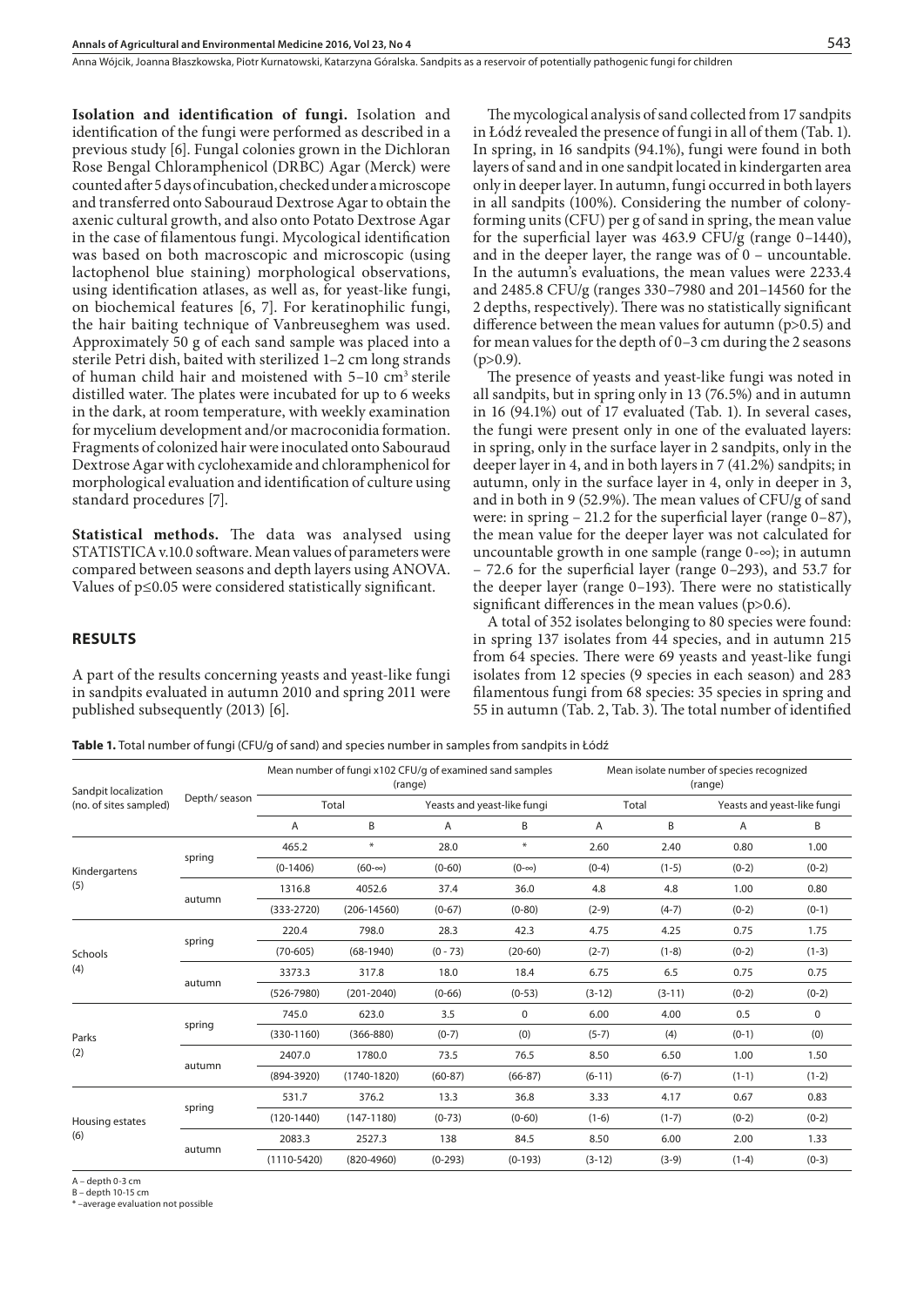Anna Wójcik, Joanna Błaszkowska, Piotr Kurnatowski, Katarzyna Góralska . Sandpits as a reservoir of potentially pathogenic fungi for children

#### **Table 2.** Yeasts and yeast-like fungi frequency occurrence in sandpits of different town area in the two seasons

|                              |               | Number of isolates |                |                |          |             |                |                 |                |                |                           |      |
|------------------------------|---------------|--------------------|----------------|----------------|----------|-------------|----------------|-----------------|----------------|----------------|---------------------------|------|
| Isolated species             | kindergartens |                    |                | schools        |          | parks       |                | housing estates |                | total $(%)$    | Sandpits with the species |      |
|                              | S             | aut                | s              | aut            | s        | aut         | S              | aut             | s              | aut            | No.                       | $\%$ |
| Candida famata               | $\mathbf 0$   | $\mathbf 0$        | $\mathbf 0$    | $\mathbf 0$    | 0        | $\mathbf 0$ | 0              |                 | $\mathbf 0$    |                |                           | 5.88 |
| Candida guilliermondii       | $\mathbf 0$   | 0                  | $\overline{2}$ | 0              | $\Omega$ | $\mathbf 0$ | $\mathbf 0$    | 0               | 2              | $\mathbf 0$    |                           | 5.88 |
| Candida lusitaniae           | 0             | $\mathbf 0$        | $\mathbf 0$    | $\mathbf 0$    |          | $\mathbf 0$ | $\overline{2}$ | 0               | 3              | $\mathbf 0$    | $\overline{2}$            | 11.8 |
| Cryptococcus albidus         |               |                    | 1              | $\mathbf 0$    | 0        | $\mathbf 0$ | 0              |                 | 2              | $\overline{2}$ | 3                         | 17.6 |
| Cryptococcus laurentii       | $\mathbf 0$   |                    | $\overline{2}$ |                | 0        |             | $\mathbf 0$    | 3               | $\overline{2}$ | 6              | 6                         | 35.3 |
| Cryptococcus neoformans      | 3             |                    | 1              |                | $\Omega$ |             | $\overline{2}$ |                 | 6              | $\overline{4}$ | 6                         | 35.3 |
| Kloeckera japonica           |               | $\mathbf 0$        | $\mathbf 0$    | $\mathbf 0$    | 0        | $\mathbf 0$ | $\mathbf 0$    | 0               |                | $\mathbf 0$    |                           | 5.88 |
| Geotrichum candidum          |               | 0                  |                |                | 0        |             | $\mathbf 0$    | $\overline{2}$  | $\overline{2}$ | $\overline{4}$ | 5                         | 29.4 |
| Geotrichum penicillatum      | $\mathbf 0$   | 2                  | $\mathbf 0$    | $\mathbf 0$    | $\Omega$ | $\mathbf 0$ | 0              | 0               | 0              | $\overline{2}$ | 2                         | 11.8 |
| Rhodotorula mucilaginosa     | $\mathbf 0$   | $\mathbf 0$        | $\mathbf 0$    | 0              | $\Omega$ | $\mathbf 0$ | 0              |                 | 0              |                |                           | 5.88 |
| Rhodotorula glutinis         | 2             | $\mathbf 0$        | $\mathbf{1}$   |                | 0        |             | $\mathbf 0$    | $\overline{4}$  | 3              | 6              | 6                         | 35.3 |
| Trichosporon cutaneum        | 3             | 2                  | $\overline{2}$ | $\overline{2}$ | $\Omega$ |             | 5              | 7               | 10             | 12             | 11                        | 64.7 |
| <b>Total No. of isolates</b> | 11            | 7                  | 10             | 6              |          | 5           | 9              | 20              | 31             | 38             |                           |      |

s – spring aut – autumn

#### **Table 3.** Filamentous fungi frequency occurrence in sandpits of different city areas in the two seasons.

|                              | No. of isolates |                |                |                |                |              |                |                  |                |                |                |                           |  |
|------------------------------|-----------------|----------------|----------------|----------------|----------------|--------------|----------------|------------------|----------------|----------------|----------------|---------------------------|--|
| Isolated species             | kindergartens   |                | schools        |                |                | parks        |                | housing estates  |                | total $(%)$    |                | Sandpits with the species |  |
|                              | s               | aut            | $\sf S$        | aut            | $\sf S$        | aut          | s              | aut              | S              | aut            | No.            | $\%$                      |  |
| Keratinophilic fungi         |                 |                |                |                |                |              |                |                  |                |                |                |                           |  |
| Acremonium alabamense        | 0               | $\pmb{0}$      | $\pmb{0}$      | $\mathbf 0$    | $\pmb{0}$      | 0            | 0              | $\mathbf{1}$     | $\mathbf 0$    | $\mathbf{1}$   | $\mathbf{1}$   | 5.88                      |  |
| Acremonium atrogriseum       | 0               | $\pmb{0}$      | $\mathbf 0$    | $\mathbf 0$    | $\mathbf 0$    | 0            | $\pmb{0}$      | $\mathbf{1}$     | $\mathbf 0$    | $\mathbf{1}$   | 1              | 5.88                      |  |
| Acremonium falciforme        | 0               | $\pmb{0}$      | $\pmb{0}$      | $\pmb{0}$      | $\pmb{0}$      | $\pmb{0}$    | $\pmb{0}$      | $\mathbf{1}$     | $\mathbf 0$    | $\mathbf{1}$   | $\mathbf{1}$   | 5.88                      |  |
| Acremonium hyalinum          | 0               | $\mathbf{1}$   | $\pmb{0}$      | $\mathbf 0$    | $\mathbf 0$    | $\mathbf 0$  | $\pmb{0}$      | $\boldsymbol{0}$ | $\mathbf 0$    | $\mathbf{1}$   | $\mathbf{1}$   | 5.88                      |  |
| Acremonium kiliense          | 5               | $\pmb{0}$      | $\mathbf{1}$   | $\mathbf 0$    | $\mathbf 0$    | $\mathbf 0$  | $\pmb{0}$      | $\boldsymbol{0}$ | 6              | 0              | 3              | 17.6                      |  |
| Acremonium strictum          | $\overline{2}$  | 3              | $\mathbf 0$    | $\overline{2}$ | $\mathbf 0$    | $\mathbf 0$  | $\mathbf 0$    | $\overline{4}$   | $\overline{2}$ | 9              | 6              | 35.3                      |  |
| Alternaria alternata         | $\mathbf{1}$    | 3              | $\overline{2}$ | 3              | 3              | $\mathbf{1}$ | 0              | $\overline{4}$   | 6              | 11             | 10             | 58.8                      |  |
| Alternaria chlamydospora     | 0               | $\pmb{0}$      | $\pmb{0}$      | $\overline{2}$ | $\mathbf{1}$   | $\mathbf 0$  | $\pmb{0}$      | $\pmb{0}$        | $\mathbf{1}$   | $\overline{2}$ | 3              | 17.6                      |  |
| Arthrinium phaeospermum      | 0               | $\pmb{0}$      | $\pmb{0}$      | $\mathbf 0$    | $\mathbf{1}$   | 0            | $\pmb{0}$      | $\overline{2}$   | $\mathbf{1}$   | 2              | 3              | 17.6                      |  |
| Arthrographis kalvae         | 0               | $\pmb{0}$      | 1              | $\mathbf 0$    | $\mathbf 0$    | 0            | $\mathbf{1}$   | $\boldsymbol{0}$ | $\overline{2}$ | $\mathbf 0$    | 2              | 11.8                      |  |
| Aspergillus fumigatus        | $\pmb{0}$       | $\pmb{0}$      | $\pmb{0}$      | $\pmb{0}$      | $\mathbf 0$    | $\mathbf 0$  | $\pmb{0}$      | $\mathbf{1}$     | $\mathbf 0$    | $\mathbf{1}$   | $\mathbf{1}$   | 5.88                      |  |
| Aspergillus ochraceus        | $\overline{2}$  | $\pmb{0}$      | $\pmb{0}$      | $\pmb{0}$      | $\pmb{0}$      | 0            | $\mathbf{1}$   | $\pmb{0}$        | 3              | 0              | $\overline{2}$ | 11.8                      |  |
| Aureobasidium pullulans      | 0               | $\pmb{0}$      | $\pmb{0}$      | $\mathbf{1}$   | $\mathbf 0$    | $\mathbf 0$  | $\pmb{0}$      | $\mathbf{1}$     | 0              | $\overline{2}$ | 2              | 11.8                      |  |
| Chaetomium sp.               | $\pmb{0}$       | $\mathbf{1}$   | $\pmb{0}$      | $\mathbf{1}$   | $\mathbf 0$    | $\mathbf 0$  | $\mathbf{1}$   | $\pmb{0}$        | $\mathbf{1}$   | 2              | 3              | 17.6                      |  |
| Chrysosporium keratinophilum | $\pmb{0}$       | $\overline{2}$ | $\pmb{0}$      | 3              | $\pmb{0}$      | 0            | $\mathbf{1}$   | $\overline{2}$   | $\mathbf{1}$   | $\overline{7}$ | 5              | 29.4                      |  |
| Chrysosporium tropicum       | 0               | $\mathbf{1}$   | $\mathbf{1}$   | $\pmb{0}$      | $\pmb{0}$      | $\mathbf{1}$ | $\pmb{0}$      | $\overline{2}$   | $\mathbf{1}$   | $\overline{4}$ | 5              | 29.4                      |  |
| Chrysosporium zonatum        | $\pmb{0}$       | $\pmb{0}$      | $\pmb{0}$      | $\mathbf{1}$   | $\mathbf 0$    | 0            | $\pmb{0}$      | $\boldsymbol{0}$ | $\mathbf 0$    | 1              | $\mathbf{1}$   | 5.88                      |  |
| Cladophialophora carrionii   | $\mathbf 0$     | $\mathbf{1}$   | $\pmb{0}$      | $\mathbf 0$    | $\mathbf 0$    | $\mathbf{1}$ | $\mathbf 0$    | $\boldsymbol{0}$ | $\mathbf 0$    | 2              | 2              | 11.8                      |  |
| Cladorrhinum bulbillosum     | $\pmb{0}$       | $\pmb{0}$      | $\bf 0$        | $\mathbf 0$    | $\mathbf{1}$   | $\mathbf 0$  | $\overline{2}$ | $\pmb{0}$        | 3              | 0              | 3              | 17.6                      |  |
| Cladosporium herbarum        | 5               | 7              | 3              | 5              | 3              | $\mathbf{1}$ | 3              | 5                | 14             | 18             | 16             | 93.1                      |  |
| Cladosporium sphaerospermum  | 0               | $\pmb{0}$      | $\pmb{0}$      | $\mathbf{1}$   | $\mathbf 0$    | 3            | 0              | $\mathbf{1}$     | $\mathbf 0$    | 5              | 4              | 23.5                      |  |
| Doratomyces stemonitis       | 0               | $\pmb{0}$      | $\pmb{0}$      | $\mathbf 0$    | $\mathbf 0$    | $\mathbf{1}$ | $\pmb{0}$      | $\boldsymbol{0}$ | $\mathsf 0$    | 1              | $\mathbf{1}$   | 5.88                      |  |
| Fusarium aquaeductum         | $\pmb{0}$       | $\pmb{0}$      | $\pmb{0}$      | $\pmb{0}$      | $\mathbf 0$    | $\mathbf 0$  | $\pmb{0}$      | $\mathbf{1}$     | $\mathbf 0$    | $\mathbf{1}$   | 1              | 5.88                      |  |
| Fusarium dimerum             | 0               | $\pmb{0}$      | $\pmb{0}$      | $\mathbf 0$    | $\pmb{0}$      | 0            | $\pmb{0}$      | $\mathbf{1}$     | $\mathbf 0$    | $\mathbf{1}$   | $\mathbf{1}$   | 5.88                      |  |
| Fusarium verticillioides     | $\mathbf 0$     | $\pmb{0}$      | $\mathbf 0$    | $\mathbf 0$    | $\mathbf 0$    | $\mathbf 0$  | $\pmb{0}$      | $\mathbf{1}$     | $\mathbf 0$    | $\mathbf{1}$   | $\mathbf{1}$   | 5.88                      |  |
| Fusarium nygamai             | $\mathbf 0$     | $\pmb{0}$      | $\mathbf 0$    | $\mathbf 0$    | $\mathbf{1}$   | $\mathbf 0$  | $\pmb{0}$      | $\boldsymbol{0}$ | $\mathbf{1}$   | $\mathbf 0$    | $\mathbf{1}$   | 5.88                      |  |
| Fusarium oxysporum           | $\overline{2}$  | $\overline{2}$ | 3              | 5              | $\overline{2}$ | $\mathbf 0$  | 3              | $\overline{2}$   | 10             | 9              | 9              | 52.9                      |  |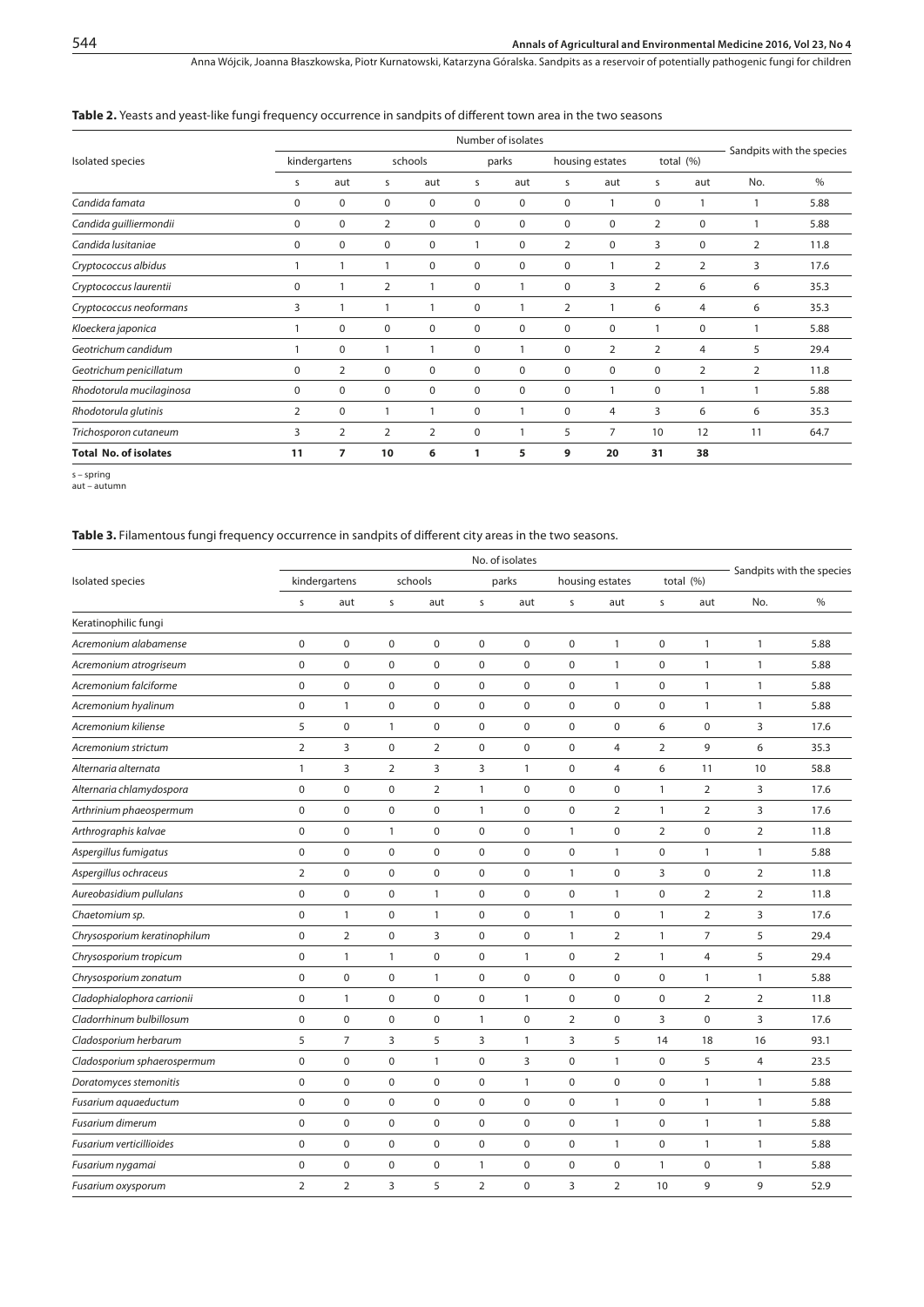## **Annals of Agricultural and Environmental Medicine 2016, Vol 23, No 4**

Anna Wójcik, Joanna Błaszkowska, Piotr Kurnatowski, Katarzyna Góralska . Sandpits as a reservoir of potentially pathogenic fungi for children

| <b>Table 3.</b> Filamentous fungi frequency occurrence in sandpits of different city areas in the two seasons (continuation) |  |  |
|------------------------------------------------------------------------------------------------------------------------------|--|--|
|------------------------------------------------------------------------------------------------------------------------------|--|--|

|                              | No. of isolates |                     |                     |                     |                     |                |                 |                     |                          |                     |                           |      |
|------------------------------|-----------------|---------------------|---------------------|---------------------|---------------------|----------------|-----------------|---------------------|--------------------------|---------------------|---------------------------|------|
| Isolated species             | kindergartens   |                     | schools             |                     | parks               |                | housing estates |                     | total (%)                |                     | Sandpits with the species |      |
|                              | S               | aut                 | S                   | aut                 | S                   | aut            | s               | aut                 | S                        | aut                 | No.                       | %    |
| Fusarium poae                | 0               | $\pmb{0}$           | $\pmb{0}$           | $\mathbf{1}$        | 0                   | 0              | 0               | $\pmb{0}$           | $\mathbf 0$              | 1                   | 1                         | 5.88 |
| Fusarium solani              | 1               | $\mathbf{1}$        | $\pmb{0}$           | $\mathbf{1}$        | $\pmb{0}$           | $\mathbf 0$    | 5               | $\overline{2}$      | 6                        | 4                   | 7                         | 41.2 |
| Hormographiella sp.          | 0               | $\pmb{0}$           | $\boldsymbol{0}$    | $\overline{2}$      | $\boldsymbol{0}$    | 0              | 0               | $\mathbf 0$         | $\mathbf 0$              | 2                   | 1                         | 5.88 |
| Humicola fuscoatra           | 0               | $\pmb{0}$           | $\mathbf 0$         | $\pmb{0}$           | $\pmb{0}$           | 0              | 0               | $\mathbf{1}$        | $\mathbf 0$              | 1                   | 1                         | 5.88 |
| Humicola grisea              | $\pmb{0}$       | $\pmb{0}$           | $\pmb{0}$           | $\mathbf{1}$        | $\mathbf 0$         | $\mathbf 0$    | 0               | $\pmb{0}$           | $\pmb{0}$                | $\mathbf{1}$        | 1                         | 5.88 |
| Lecythophora mutabilis       | $\pmb{0}$       | $\pmb{0}$           | $\mathbf{1}$        | $\mathbf 0$         | $\pmb{0}$           | 0              | 0               | $\pmb{0}$           | $\mathbf{1}$             | $\pmb{0}$           | 1                         | 5.88 |
| Mucor circinelloides         | 0               | $\pmb{0}$           | $\mathbf{1}$        | $\pmb{0}$           | $\pmb{0}$           | 0              | 0               | $\pmb{0}$           | $\mathbf{1}$             | 0                   | $\mathbf{1}$              | 5.88 |
| Mucor hiemalis               | 0               | $\pmb{0}$           | $\pmb{0}$           | $\mathbf{1}$        | 2                   | $\mathbf{1}$   | 3               | 3                   | 5                        | 5                   | 7                         | 41.2 |
| Mucor racemosus              | $\pmb{0}$       | $\pmb{0}$           | $\pmb{0}$           | $\overline{2}$      | $\pmb{0}$           | $\mathbf{1}$   | 0               | $\overline{2}$      | $\mathbf 0$              | 5                   | 5                         | 29.4 |
| Mucor ramosissimus           | $\pmb{0}$       | $\pmb{0}$           | $\pmb{0}$           | $\mathbf{1}$        | $\pmb{0}$           | $\mathbf{1}$   | 0               | $\overline{2}$      | $\mathbf 0$              | 4                   | 4                         | 23.5 |
| Morterella polycephala       | 0               | $\pmb{0}$           | $\boldsymbol{0}$    | $\mathbf 0$         | $\mathbf{1}$        | 0              | 0               | $\pmb{0}$           | $\mathbf{1}$             | $\pmb{0}$           | 1                         | 5.88 |
| Paecilomyces lilacinus       | $\overline{2}$  | $\mathbf{1}$        | $\pmb{0}$           | $\overline{2}$      | $\boldsymbol{0}$    | 0              | 3               | $\pmb{0}$           | 5                        | 3                   | 6                         | 35.3 |
| Paecilomyces niveus          | $\pmb{0}$       | $\pmb{0}$           | $\pmb{0}$           | $\pmb{0}$           | $\pmb{0}$           | $\mathbf{1}$   | $\mathbf{1}$    | $\pmb{0}$           | $\mathbf{1}$             | $\mathbf{1}$        | $\overline{2}$            | 11.8 |
| Paecilomyces variotii        | $\pmb{0}$       | $\overline{2}$      | $\mathbf{1}$        | $\pmb{0}$           | $\mathbf{1}$        | $\overline{2}$ | $\overline{2}$  | 3                   | 4                        | 7                   | $\overline{7}$            | 41.2 |
| Paecilomyces viridis         | 0               | $\pmb{0}$           | $\mathbf 0$         | $\mathbf 0$         | $\mathbf 0$         | 0              | 0               | $\mathbf{1}$        | $\mathbf 0$              | 1                   | 1                         | 5.88 |
| Penicillum chrysogenum       | 0               | 4                   | 3                   | $\mathbf{1}$        | $\mathbf{1}$        | $\overline{2}$ | 5               | 5                   | 9                        | 12                  | 13                        | 76.5 |
| Penicillium commune          | 0               | 2                   | $\pmb{0}$           | $\pmb{0}$           | $\pmb{0}$           | 0              | 0               | $\mathbf{1}$        | $\pmb{0}$                | 3                   | 2                         | 11.8 |
| Penicillium decumbens        | $\pmb{0}$       | $\pmb{0}$           | $\pmb{0}$           | $\pmb{0}$           | $\pmb{0}$           | $\pmb{0}$      | 0               | $\mathbf{1}$        | $\pmb{0}$                | $\mathbf{1}$        | $\mathbf{1}$              | 5.88 |
| Penicillum expansum          | 0               | $\mathbf{1}$        | $\boldsymbol{0}$    | $\mathbf{1}$        | 2                   | 0              | 0               | $\mathbf 0$         | $\overline{2}$           | 2                   | 3                         | 17.6 |
| Penicillium rugulosum        | 0               | $\pmb{0}$           | $\mathbf 0$         | $\mathbf 0$         | $\mathbf 0$         | 0              | 0               | 4                   | $\mathbf 0$              | 4                   | 3                         | 17.6 |
| Penicillium terrestre        | 0               | $\pmb{0}$           | $\overline{2}$      | $\mathbf 0$         | $\pmb{0}$           | 0              | 0               | $\pmb{0}$           | $\mathbf 2$              | $\pmb{0}$           | 1                         | 5.88 |
| Penicillium spinulosum       | $\pmb{0}$       | $\pmb{0}$           | $\boldsymbol{0}$    | $\pmb{0}$           | $\pmb{0}$           | 0              | 0               | $\mathbf{1}$        | $\mathbf 0$              | $\mathbf{1}$        | 1                         | 5.88 |
| Penicillium verruculosum     | 0               | $\pmb{0}$           | $\mathbf 0$         | $\mathbf 0$         | $\boldsymbol{0}$    | 1              | 0               | $\mathbf{1}$        | $\mathbf 0$              | $\overline{2}$      | $\overline{2}$            | 11.8 |
| Penicillium waksmanii        | 0               | $\pmb{0}$           | $\boldsymbol{0}$    | $\mathbf 0$         | $\boldsymbol{0}$    | 0              | 0               | $\mathbf{1}$        | $\mathbf 0$              | 1                   | 1                         | 5.88 |
| Rhizomucor pusillus          | 0               | $\pmb{0}$           | $\pmb{0}$           | $\mathbf 0$         | $\mathbf 0$         | $\mathbf 0$    | 0               | $\mathbf{1}$        | $\pmb{0}$                | 1                   | 1                         | 5.88 |
| Rhizomucor variabilis        | $\pmb{0}$       | $\pmb{0}$           | $\pmb{0}$           | $\pmb{0}$           | $\pmb{0}$           | $\mathbf{1}$   | 1               | $\mathbf{1}$        | $\mathbf{1}$             | $\overline{2}$      | 3                         | 17.6 |
| Scedosporium apiospermum     | 0               | $\pmb{0}$           | $\boldsymbol{0}$    | $\mathbf{1}$        | $\mathbf 0$         | 0              | $\pmb{0}$       | $\pmb{0}$           | $\mathbf 0$              | $\mathbf{1}$        | 1                         | 5.88 |
| Scedosporium prolificans     | 0               | $\pmb{0}$           | $\pmb{0}$           | $\mathbf 0$         | $\pmb{0}$           | 0              | 0               | $\mathbf{1}$        | $\pmb{0}$                | 1                   | 1                         | 5.88 |
| Scopulariopsis acremonium    | $\pmb{0}$       | $\pmb{0}$           | $\mathbf{1}$        | $\pmb{0}$           | $\pmb{0}$           | $\pmb{0}$      | 0               | $\pmb{0}$           | $\mathbf{1}$             | 0                   | 1                         | 5.88 |
| Scopulariopsis sp.           | 0               | $\pmb{0}$           | $\mathbf{1}$        | $\pmb{0}$           | $\mathbf 0$         | $\mathbf{1}$   | 0               | $\pmb{0}$           | $\mathbf{1}$             | 1                   | 2                         | 11.8 |
| Scytalidium infestans        | 0               | $\pmb{0}$           | $\boldsymbol{0}$    | $\pmb{0}$           | $\pmb{0}$           | $\mathbf{1}$   | 0               | $\mathbf 0$         | $\mathbf 0$              | 1                   | 1                         | 5.88 |
| Scytalidium lignicola        | 0               | $\mathbf{1}$        | $\pmb{0}$           | 0                   | $\mathsf{O}\xspace$ | 0              | 0               | $\overline{2}$      | $\pmb{0}$                | 3                   | 3                         | 17.6 |
| Staphylotrichum coccosporum  | 0               | $\mathsf 0$         | $\mathsf{O}\xspace$ | $\mathsf 0$         | $\mathbf{1}$        | 0              | 0               | $\mathsf{O}\xspace$ | $\mathbf{1}$             | 0                   | $\mathbf{1}$              | 5.88 |
| Trichoderma viride           | $\mathbf{1}$    | $\mathbf{1}$        | $\mathbf{1}$        | $\mathsf{O}\xspace$ | $\mathbf{1}$        | $\overline{2}$ | $\overline{2}$  | $\overline{4}$      | 5                        | $\overline{7}$      | 8                         | 47.1 |
| Trichoderma harzianium       | 0               | $\pmb{0}$           | $\pmb{0}$           | $\mathbf 0$         | $\mathsf{O}\xspace$ | $\mathbf{1}$   | 0               | $\mathbf 0$         | $\mathsf{O}\xspace$      | $\mathbf{1}$        | $\mathbf{1}$              | 5.88 |
| Verticillium sp.             | 0               | 3                   | $\pmb{0}$           | 3                   | 0                   | $\overline{2}$ | $\mathbf{1}$    | $\mathbf{1}$        | $\mathbf{1}$             | 9                   | 8                         | 47.1 |
| Volutella cinerescens        | 0               | $\mathsf{O}\xspace$ | $\mathsf{O}\xspace$ | $\mathsf 0$         | $\mathsf{O}\xspace$ | $\mathbf{1}$   | $\mathsf 0$     | $\mathsf{O}\xspace$ | $\mathsf{O}\xspace$      | $\mathbf{1}$        | $\mathbf{1}$              | 5.88 |
| <b>Total No. of isolates</b> | 21              | 37                  | 22                  | 41                  | 21                  | 26             | 35              | 68                  | 99                       | 172                 |                           |      |
| Keratinolytic fungi          |                 |                     |                     |                     |                     |                |                 |                     |                          |                     |                           |      |
| Keratinomyces ceretanicus    | $\mathbf{1}$    | $\pmb{0}$           | $\pmb{0}$           | $\mathsf 0$         | $\mathsf{O}\xspace$ | 0              | 0               | $\pmb{0}$           | $\mathbf{1}$             | $\pmb{0}$           | 1                         | 5.88 |
| Microsporum gypseum          | 0               | $\mathbf{1}$        | $\overline{2}$      | 3                   | $\mathsf{O}\xspace$ | 0              | 0               | $\mathsf{O}\xspace$ | $\overline{2}$           | $\overline{4}$      | 3                         | 17.6 |
| Trichophyton ajelloi         | 0               | $\pmb{0}$           | $\overline{2}$      | $\mathbf{1}$        | 0                   | 0              | $\mathbf{1}$    | $\pmb{0}$           | 3                        | $\mathbf{1}$        | 3                         | 17.6 |
| Trichophyton terrestre       | 0               | $\pmb{0}$           | $\mathbf{1}$        | $\mathsf 0$         | $\mathsf{O}\xspace$ | 0              | $\mathsf 0$     | $\mathsf{O}\xspace$ | $\mathbf{1}$             | $\mathsf{O}\xspace$ | 1                         | 5.88 |
| <b>Total No. of isolates</b> | 1               | $\mathbf{1}$        | 5                   | 4                   | 0                   | 0              | 1               | $\mathbf 0$         | $\overline{\phantom{a}}$ | 5                   |                           |      |

s – spring aut – autumn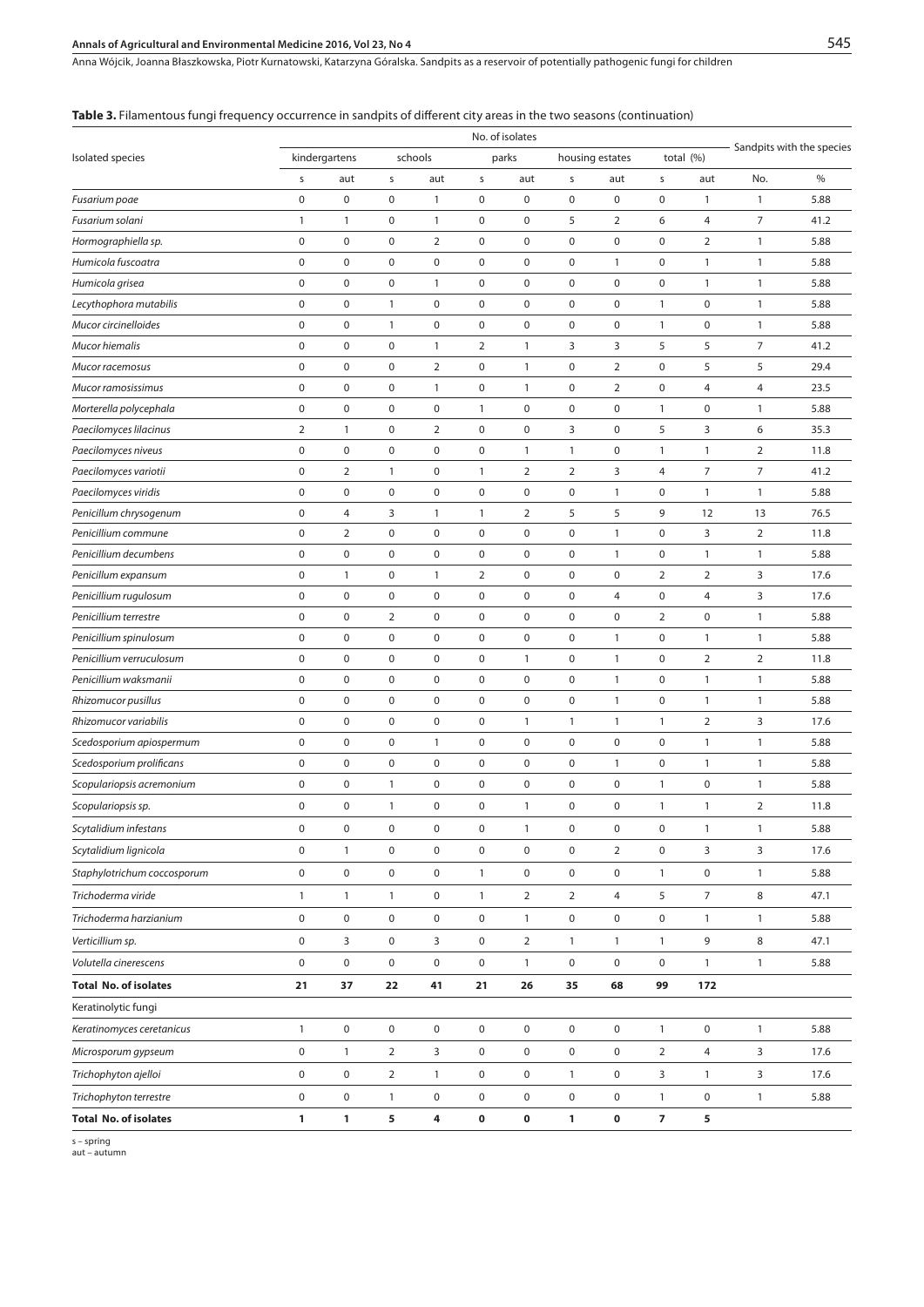fungal species varied from 0 to 12 in different sand samples. The mean number of species in all sandpits was higher in autumn. Overall, in autumn there were 2–12 and 3–11 species identified, and in spring 0–7 and 1–8 for the depth of 0–3 cm and of 10–15 cm, respectively. There were no statistically significant differences in the mean values between seasons  $(p>0.9)$  and between the evaluated layers  $(p>0.3$  for spring and p>0.8 for autumn). The mean number of yeasts and yeast-like fungi species was in the range of 0–2 and 0–3 in spring, and 0–4 and 0–3 in autumn for the 2 layers, respectively, with a lack of significant differences (p>0.7).

The greatest number of species from all evaluated seasons and layers was identified in one park and one school sandpit (25 in each), also from 2 sandpits of housing estates (21 and 17); the number of different species was lower (7–9) from the kindergarten sand samples. The most often widespread species were: *Cladosporium herbarum* found in 16 sandpits, *Penicillium chrysogenum* in 13, *Alternaria alternata* in 10, *Fusarium oxysporum* in 9, *Trichoderma viride* in 8; and yeast-like fungi: *Trichosporon cutaneum* in 11*, Cryptococcus laurentii* in 6*, Cryptococcus neoformans* in 6, and *Rhodotorula glutinis* in 6.

Using the hair baiting technique, 4 keratinophilic species were recognized almost only in the superficial layers of the examined localities (Tab. 3). *Keratinomyces ceretanicus* was present only in one kindergarten sandpit and *Trichophyton terrestre* was found in the sample from one school sandpit, each in spring. The species *Microsporum gypseum* and *Trichophyton ajelloi* were identified, both in the 2 seasons, in 2 school playground sandpits. Moreover, *M. gypseum* was found in one kindergarten sandpit and *T. ajelloi* in one of sandpits located in housing estate.

The data revealed in the presented study demonstrate a large range of values. The greatest variability of all fungi CFU/g of sand and also yeasts and yeast-like fungi CFU/g of sand was observed in kindergarten sandpits. In one case, 61 *C. neoformans* colonies/g of sand with the lack of other fungal colonies were stated. In another kindergarten, in spring, the uncountable growth of *Geotrichum candidum*  with single *Cryptococcus albidus* colonies was observed. Three *Candida* species were found, each in a single sandpit and with low concentration values within the range of 17–33 CFU/g (Tab. 2). Of note, in the kindergarten sandpit which was covered when not used, to protect against animal soiling, varying fungal concentrations were detected: in spring 146 and 940 CFU/g, and in autumn 2,720 and 14,560 CFU/g for the superficial and deeper layer, respectively.

#### **DISCUSSION**

The results of the presented study showed considerably varying fungal concentrations and species distribution in the sand of sandpits from different city localities in the observed seasons. The total number of CFU/g of sand was within the range of 0–14560. This may suggest that the sand was exchanged in some of the evaluated sandpits during the period of investigations. The Chief Sanitary Inspectorate in Poland, for proper maintenance of sandpits, has recommended the owners or administrators of children's playgrounds the total exchange of the sandpit sand once before a season, and at least once during a year of its use. Moreover, fencing and/or covering sandboxes in order to prevent cats, dogs and birds entering play areas is also very important and recommended**.** The Regional State Sanitary-Epidemiological Stations evaluate sanitary conditions of selected sandpits only for the presence of parasitic geohelminths. However, in the majority of cases, the exchange of sand is in reality recommended on the basis of visual evaluation.

The fungi present in soil belong to various taxonomic groups and differ morphologically and physiologically. Some of them show affinity to keratin substrates, including keratinophilic fungi which naturally colonize such substrates, and keratinolytic ones (dermatophytes) capable of attacking and demolishing keratin [1]. In this study, keratinophilic fungi were predominant with the highest frequency of species of genera: *Penicillium*, *Fusarium*, *Cladosporium*, *Alternaria*, *Mucor*, *Paecilomyces* and *Acremonium*.

In the presented study, the higher total concentration and a greater number of fungal species were observed in the samples collected in autumn; however, this did not concern yeast-like fungi. The observations concerning keratinolytic and keratinophilic species of children`s sandpits in Turin, Italy, showed their appreciably greater numbers isolated in June, October and December than in March, but the sandpits were evaluated only once in a chosen season [3]. The highest frequency of occurrence among the Turin sandpits concerned fungi of the genera: *Alternaria*, *Cladosporium*, and *Paecilomyces*, which were also very frequent in the presented evaluations. In the Turin studies, a very high prevalence of *Aphanoascus*, *Trichophyton*, *Chrysosporium*, *Gliocladium*  and *Geomyces* was also identified.

The keratinophilic fungi in the current study were found in the both evaluated sand layers, while dermatophytes were detected almost only in the superficial layer. Other studies have demonstrated that fungi are present in the greatest number in soils with a high humus content and in the greatest amount in the superficial layers (up to 25 cm) [8]. The main factor favouring the occurrence of keratinolytic and keratinophilic fungi in soil is the presence of keratinous debris. Anthropogenic habitats, such as sandpits in children`s play areas, are places of possible input of keratin. Fungal structures may be introduced into sand with epithelial scales or falling hair. Screening of pupils aged 6–15 years in India for scalp fungi revealed a great spectrum not only of dermatophytes, but also of other keratinophilic fungi [9]. The presence of fungi in sandy soils is related to their tolerance and adaptation to various abiotic and biotic factors. It is worth mentioning that some keratinophilic strains remain in extreme environment conditions – e.g. cold desert in the Himalayan region or a region with high temperature and humidity [10, 11].

The species *T*. *ajelloi* and *M*. *gypseum* detected in 4 of the Łódź sandpits are considered as geophilic dermatophytes with a worldwide distribution. In Turin, they were recognized in 60.7% and 10.7% of sandpits, respectively [3]. They were also shown in the soils, stressed by the presence of animals, both pet dogs and cats, as well as farm animals [12]. In sandpits of the Nablus areas of the West Bank of Jordan, dermatophytes: *M*. *gypseum* (17.2%), *Trichophyton mentagrophytes* (6.9%) and *Microsporum audouinii* (3.5% of sandpits) were detected [4]. In the Łódź sandpits, there were neither dermatophytes, such as *Microsporum canis* or *T. mentagrophytes,* nor other dermatophytes responsible for human skin mycoses. The mentioned species were the most commonly isolated from dogs and cats [13, 14]. Only *M. gypseum* species was the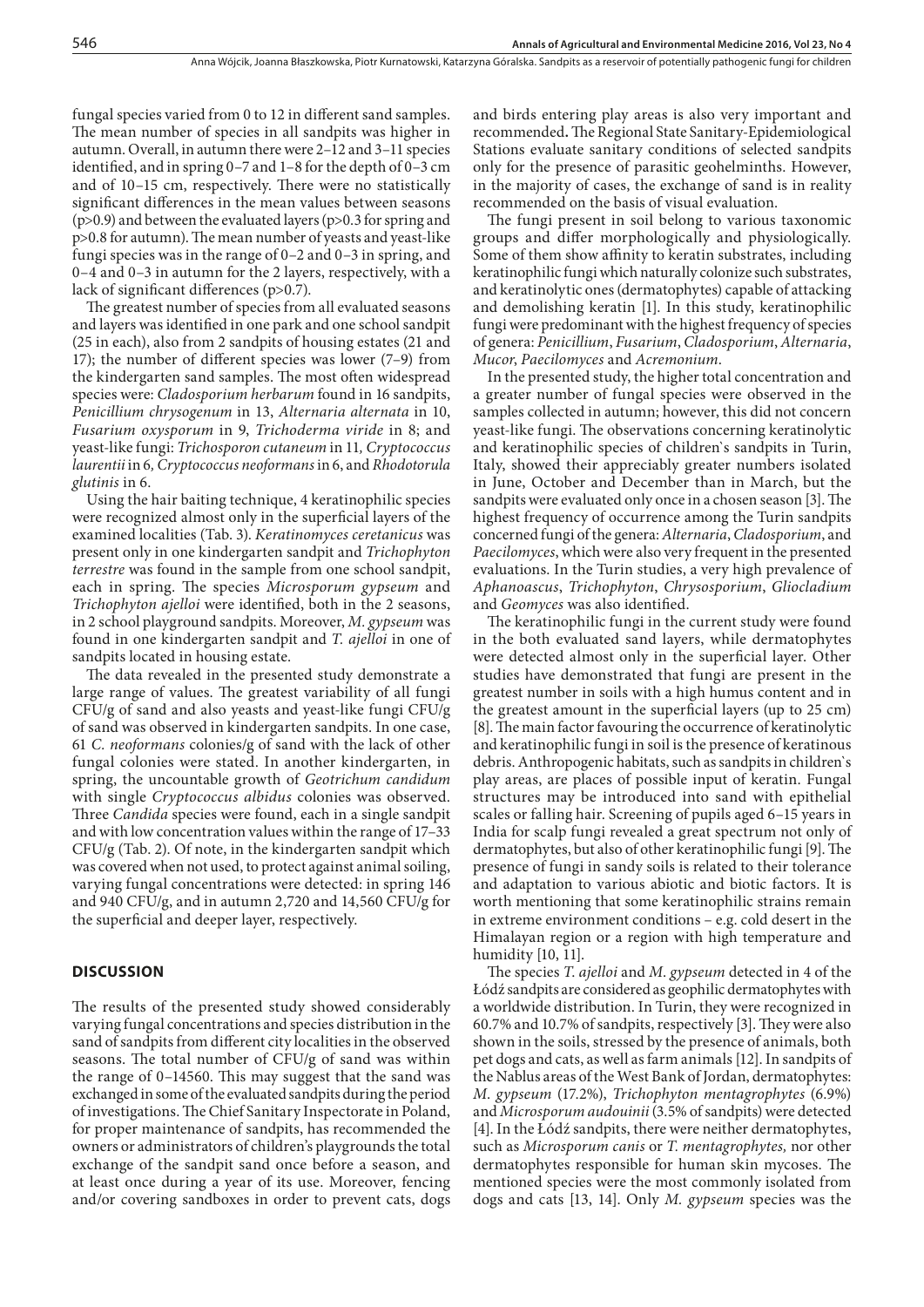cause of 5.3% of tinea cutis glabrae cases in Poland [15]. *Trichophyton ajelloi* may occur as a saprobiont contaminant on humans and animals, but very rarely causing infections [14].

Interestingly enough, birds may also introduce fungi into soil and the sand of sandpits. The most frequent genera in the bird plumage in the Czech Republic and former Yugoslavia were: *Alternaria*, *Cladosporium, Arthroderma*, *Aspergillus*, *Penicillium*, *Chrysosporium*, and also *Mucor*, *Rhizopus, Fusarium*, *Paecilomyces* [16]. Epidemiological evaluations of feral pigeon (*Columba livia*), very popular birds in the city of Łódź, showed that 45 potential human fungal pathogens were harboured by them [17]. Some of the pathogens mentioned in the review were also found in the Łódź sandpits, such as: *C. guillermondii*, *C. lusitaniae*, *C. laurentii*, *C. albidus*, *C. neoformans*, *G. candidum*, *R. glutinis*, *R. rubra* (syn. *R. mucilaginosa*), *T. cutaneum*  and *Paeciliomyces* spp.

The species *C. neoformans*, most commonly affecting immunocompromised individuals, was present in the samples from the sandpits of 2 kindergartens, in one sample from a school and in 2 from the housing estates sandpits. The species *C. laurentii* was detected in 6 and *C. albidus* in 3 evaluated sandpits*.* It was proved that among all *Cryptococcus* species, environmental exposure only to *C. neoformans* can be harmful for the human organism, causing respiratory infection, as well as skin or life-threatening central nervous system mycoses.

Considering that there is very little information about fungi in sandpits in the available literature, an attempt was made to refer the presented results to other sandy places, for example, beaches. Sand from sea beaches, but not from rivers, is accepted for the use in sandpits in Poland. Analysis of sand from 33 Portugal beaches demonstrated 60.4% of positive samples within the range of 0–1934 CFU/g [18]. The yeast-like fungi were detected in 25.4% (67.5% identified as *Candida* species) and dermatophytes in 14.3% of samples (genera *Trichophyton* and *Microsporum*). Potential pathogenic fungi, other than those mentioned above, constituted 47.9%, with *Aspergillus* being the predominant genus, followed by *Fusarium*, *Scedosporium*, *Scytalidium* and *Chrysosporium*. The investigations of beaches in Korea showed 31.0% of positive samples for keratinophilic fungi [19]. The most frequent species were *Chrysosporium* strains (27.3% of samples); *M*. *gypseum* was recognized in 4.5% and *T*. *ajelloi*  in 0.8% of samples. On the beaches of the Ligurian coast of Italy, *Cladosporium*, *Papulaspora*, *Penicillium*, *Microsporum* were the most widespread genera [20]. The highest percentage of total strains were represented by the genus *Acremonium*, but its distribution was limited to a single beach. In sand in subtropical beaches of the USA, yeast-like fungi, *Rhodotorula* and *Candida,* were recognized [21]. The species *C*. *tropicalis* showed the highest frequency (15 CFU/g), other pathogenic species were rare: *C*. *guiliermondii*, *C*. *glabrata* and *C*. *parapsilosis* (1.1, 1.3, 1.3 CFU/g, respectively).

Among the yeasts and yeast-like fungi in the presented study, the most prevalent was *T. cutaneum,* isolated from 64.7% of sandpits. *Trichosporon* spp. are widely distributed in nature and found predominantly in tropical and high temperate areas. It is worth considering, that the species *T. cutaneum* may be a part of the normal biota of the human skin, vagina, respiratory and gastrointestinal tract. But it may also cause superficial infections, predominantly in

immunocompetent hosts, or induce invasive diseases in immunocompromised subjects [22].

A total of 35.3% of the sandpits evaluated for the current study were comprised of *R. glutinis* cells. Species of the *Rhodotorula* genus are ubiquitous saprobionts that can be recovered from many environmental sources. Found in 4–25% of the samples, *R. glutinis* was the most frequently isolated carotenoid-producing species from 320 samples of tree leaves and needles [23]. In Cádiz, Spain, the species was the most frequently isolated, both from different human ontocenoses (78.9%) and samples of water and pigeon excreta (92.4% of the strains) [24]. Previously considered nonpathogenic, the *Rhodotorula* species as well as *R. glutinis,* have emerged as opportunistic pathogens that have the ability to colonise and infect humans [25].

*Geotrichum candidum*, found in the 5 evaluated sandpits (in one with uncountable concentration) is a ubiquitous fungus which is rarely pathogenic to humans. It can colonize the human gastrointestinal and respiratory tracts. This species is widely used as adjunct culture in the maturation of cheese, but due to its technological use or consumption of dairy products it does not cause infection [26].

The spores and metabolites of the soil-born fungi may persist in air as part of bioaerosol causing allergies (aeroallergens). The peak of mould spore concentration is mostly noticeable in the air in late summer and early autumn [27]. A great number of isolates of different mould species have been observed, the number of which rose in the sand in autumn. This may also be a factor greatly affecting the health of children playing in outdoor areas.

It must be stressed that almost all fungal species identified in the Łódź sandpits are now regarded as emerging human pathogens with significant resistance to standard antifungal therapy [28, 29]. The fungi species: *A. kiliense*, *F. oxysporum*, *F. solani*, *P. lilacinus*, *S. apiospermum* usually inhabiting the natural environment can cause human mycoses, the frequency of which has increased significantly over the past 2 decades.

The presented mycological evaluation of sand from 17 sandpits of playgrounds in Łódź highlights potentially significant threats to children`s health. In Poland, legal Acts are to guarantee the safe and healthy play environment for children. Moreover, the playground equipment and some safety aspects come under the terms of The General Product Safety Directive 2001/95/EC (The European Standards for Playground Equipment: EN 1176 and EN 1177). However, the proper maintenance and periodic checking of sand in sandpits and all playground areas is still a big problem. Unfortunately, it is sometimes easier to close down sandpits than follow the law. Nowadays, the data of the Ombudsperson for the Children of Poland show that 10% of 400 kindergartens and 77% of school playgrounds do not possess any sandpits.

#### **CONCLUSIONS**

Potentially pathogenic fungi are present in the sand taken from sandpits in Łódź. This fact poses a significant threat to children's health, and therefore proper maintenance and periodic checking of sandpits are of great importance.